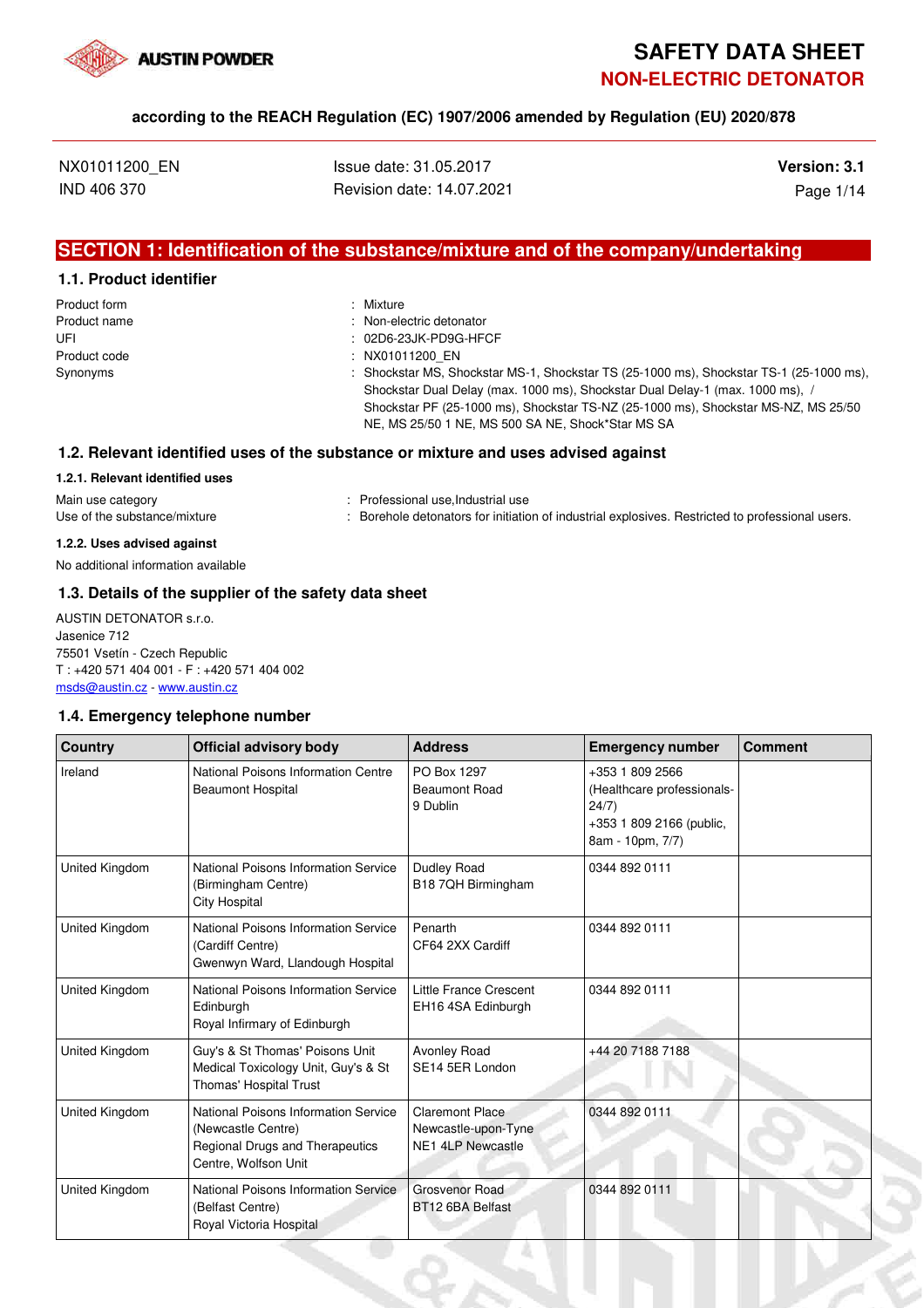

### **NON-ELECTRIC DETONATOR**

Page 2/14 Issue date: 31.05.2017 Revision date: 14.07.2021 **Version: 3.1**

### **SECTION 2: Hazards identification**

### **2.1. Classification of the substance or mixture**

| Classification according to Regulation (EC) No. 1272/2008 [CLP] |  |  |  |
|-----------------------------------------------------------------|--|--|--|

| Explosives, Division 1.1                                          | H <sub>201</sub> |
|-------------------------------------------------------------------|------------------|
| Reproductive toxicity, Category 1A                                | <b>H360Df</b>    |
| Specific target organ toxicity — Repeated exposure, Category 2    | H373             |
| Hazardous to the aquatic environment - Chronic Hazard, Category 3 | H412             |
| Full text of H- and EUH-statements: see section 16                |                  |

#### **Adverse physicochemical, human health and environmental effects**

Explosive; mass explosion hazard. May damage the unborn child. Suspected of damaging fertility. May cause damage to organs through prolonged or repeated exposure. Harmful to aquatic life with long lasting effects.

#### **2.2. Label elements**

#### **Labelling according to Regulation (EC) No. 1272/2008 [CLP]**

Hazard pictograms (CLP) : GHS01 GHS08 Signal word (CLP)  $\qquad \qquad$ : Danger Contains : Lead diazide, lead azide Hazard statements (CLP)  $\qquad \qquad$ : H201 - Explosive: mass explosion hazard. H360Df - May damage the unborn child. Suspected of damaging fertility. H373 - May cause damage to organs through prolonged or repeated exposure. H412 - Harmful to aquatic life with long lasting effects. Precautionary statements (CLP) : P201 - Obtain special instructions before use. P210 - Keep away from heat, hot surfaces, sparks, open flames and other ignition sources. No smoking. P250 - Do not subject to grinding, shock, friction. P308+P313 - IF exposed or concerned: Get medical advice/attention. P370+P380 - In case of fire: Evacuate area. P372 - Explosion risk in case of fire. P401 - Store in dry and well ventilated areas, in temperatures -30 °C to +40 °C. P501 - Dispose of contents/container to be in accordance with corresponding local regulations for disposal of packages and explosives. Extra phrases **in the section of the section** in section 2.1 of Regulation (EC) No. 1272/2008, placed on the market with a view to obtaining an explosive or pyrotechnic effect shall be labelled and packaged in accordance with the requirements for explosives only. **2.3. Other hazards**  Other hazards which do not result in classification : The mixture doesn't meet the criteria for classification as PBT or vPvB substances and mixtures. Physicochemical effect: Risk of explosion, an uncontrolled explosion may cause great physical damage. In the assembled detonator, the hazardous substances are enclosed in a metal case that cannot be disassembled. These substances can be released only by detonation in the form of post-detonation reaction products. The mixture does not contain substance(s) included in the list established in accordance with Article 59(1) of REACH for having endocrine disrupting properties, or is not identified as having endocrine disrupting properties in accordance with the criteria set out in Commission Delegated Regulation (EU) 2017/2100 or Commission Regulation (EU) 2018/605.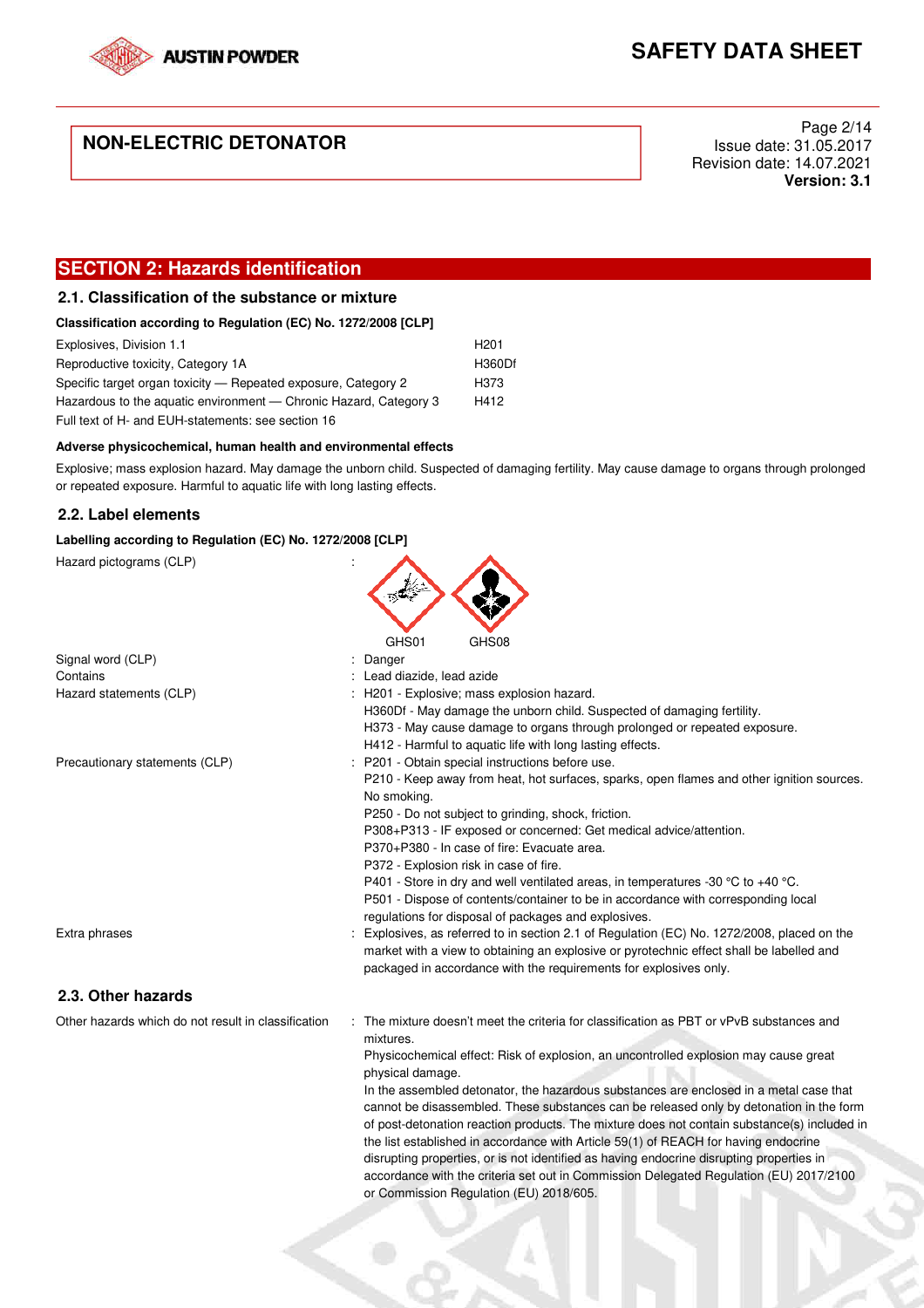

### **NON-ELECTRIC DETONATOR**

Page 3/14 Issue date: 31.05.2017 Revision date: 14.07.2021 **Version: 3.1**

### **SECTION 3: Composition/information on ingredients**

**3.1. Substances** 

Not applicable

### **3.2. Mixtures**

Comments : Nonelectric assembled detonator contains also chemicals that are not classified as hazardous, and various other components, such as plastic tube, plug and other plastic components. These parts do not contain SVHC substances.

| <b>Name</b>                                                     | <b>Product identifier</b>                                                                                | $\frac{6}{6}$ | <b>Classification according to</b><br><b>Regulation (EC) No.</b><br>1272/2008 [CLP]                                                                                                                                           |
|-----------------------------------------------------------------|----------------------------------------------------------------------------------------------------------|---------------|-------------------------------------------------------------------------------------------------------------------------------------------------------------------------------------------------------------------------------|
| Pentaerythritol tetranitrate, P.E.T.N.                          | (CAS-No.) 78-11-5<br>(EC-No.) 201-084-3<br>(EC Index-No.) 603-035-00-5<br>(REACH-no) 01-2119557827-23    | $\leq 18$     | Expl. 1.1, H201                                                                                                                                                                                                               |
| FerroSilico-Zirconium<br>$^{***}$                               |                                                                                                          | $\leq 7$      | Not classified                                                                                                                                                                                                                |
| Lead diazide, lead azide<br>substance listed as REACH Candidate | (CAS-No.) 13424-46-9<br>(EC-No.) 236-542-1<br>(EC Index-No.) 082-003-00-7<br>(REACH-no) 01-2119475503-38 | $\leq$ 2      | Unst. Expl., H200<br>Acute Tox. 4 (Oral), H302<br>Acute Tox. 4 (Inhalation), H332<br>Acute Tox, 4<br>(Inhalation:dust, mist), H332<br>Repr. 1A, H360Df<br>STOT RE 2, H373<br>Aquatic Acute 1, H400<br>Aquatic Chronic 1, H410 |
| Zirconium powder (pyrophoric)<br>$(\dot{a})$                    | (CAS-No.) 7440-67-7<br>(EC-No.) 231-176-9<br>(EC Index-No.) 040-001-00-3                                 | $\leq$ 1      | Water-react. 1, H260<br>Pyr. Sol. 1, H250                                                                                                                                                                                     |

Comments example in the mixture is introduced in the market as a solid substance. The mixture is not in contact with air or water. The classification Water-react.1 H260 a Pyr. Sol. 1 H250 is not relevant for this mixture.

\*\*\* The substance / mixture with occupational exposure limit.

Full text of H- and EUH-statements: see section 16

| <b>SECTION 4: First aid measures</b>   |                                                                                                                                                                                                                                                                                                                                                                                      |
|----------------------------------------|--------------------------------------------------------------------------------------------------------------------------------------------------------------------------------------------------------------------------------------------------------------------------------------------------------------------------------------------------------------------------------------|
| 4.1. Description of first aid measures |                                                                                                                                                                                                                                                                                                                                                                                      |
| First-aid measures general             | : In the assembled detonator, the mixture is enclosed in a metal case that cannot be<br>disassembled. If used in accordance with section 1.2, the exposition is not possible. The<br>exposition can occur only in case of detonation in the form of post-detonation reaction<br>products. Detonation may cause burns and injuries. In case of any suspicion, seek medical<br>advice. |
| First-aid measures after inhalation    | : Interrupt the exposition, move the exposed person to the fresh air. Keep the person warm<br>and at rest. If the symptoms of respiratory system irritation (e.g. heavy breathing) persist,<br>look for the medical help.                                                                                                                                                            |
| First-aid measures after skin contact  | : In case of detonation, there is a risk of burns, general injuries and injuries caused by<br>splinters. Seek medical advice.                                                                                                                                                                                                                                                        |
| First-aid measures after eye contact   | : In case of detonation, there is a risk of general injuries and injuries caused by splinters.<br>Seek medical advice.                                                                                                                                                                                                                                                               |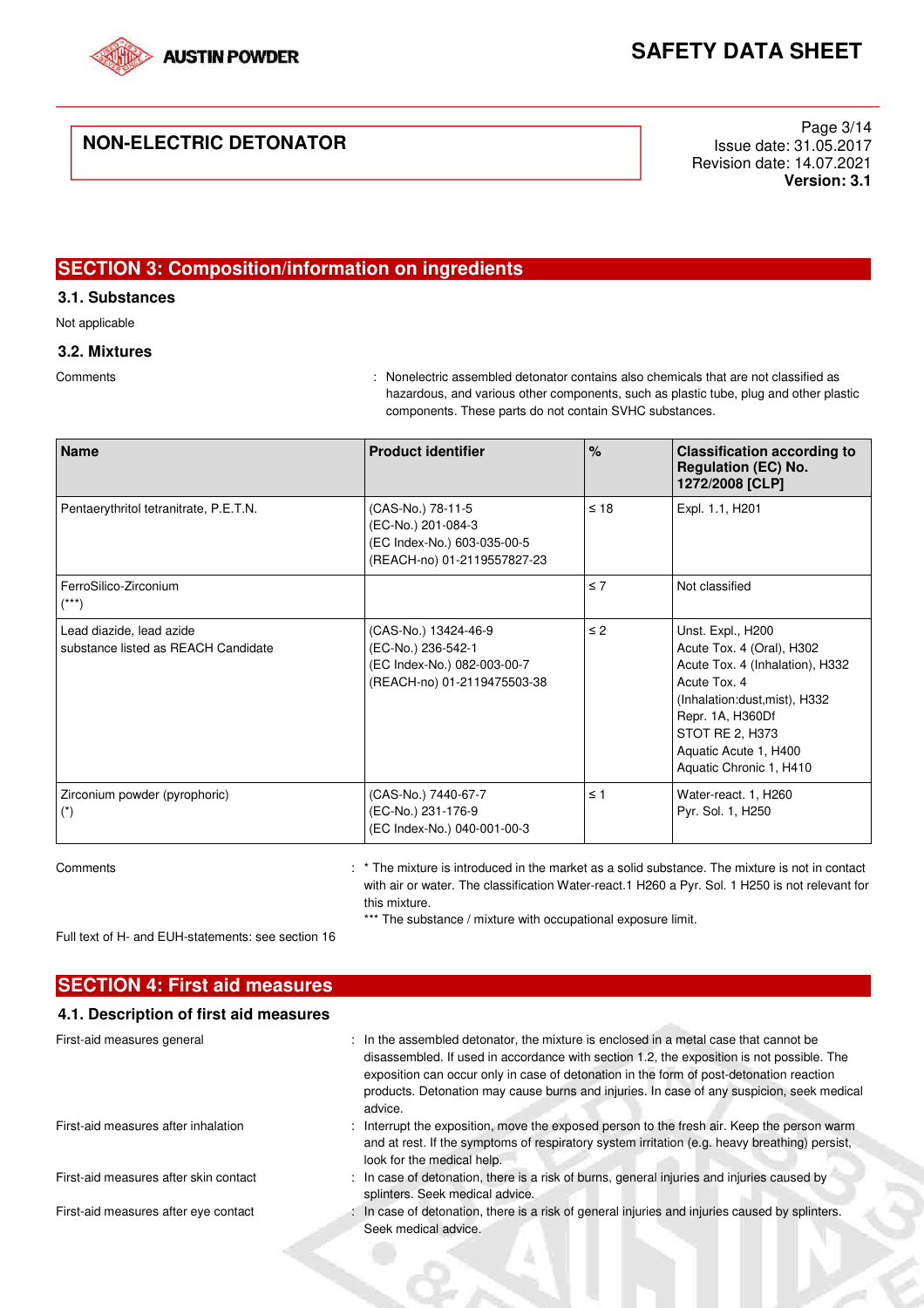

### **NON-ELECTRIC DETONATOR**

Page 4/14 Issue date: 31.05.2017 Revision date: 14.07.2021 **Version: 3.1**

First-aid measures after ingestion : Rinse mouth, seek medical advice.

and a headache may occur.

#### **4.2. Most important symptoms and effects, both acute and delayed**

Symptoms/effects after inhalation : In case of inhalation of post-detonation reaction products, an irritation of respiratory system

Symptoms/effects after skin contact : Injuries, burns. Symptoms/effects after eye contact : Injuries, burns. Symptoms/effects after ingestion : Not relevant.

- 
- -

#### **4.3. Indication of any immediate medical attention and special treatment needed**

No special means are stated.

If any health troubles appear or in case of doubt, please inform the doctor and provide the information from this safety sheet.

| <b>SECTION 5: Firefighting measures</b>                    |                                                                                                                                                                                                                                                                                                                                                                                                               |  |
|------------------------------------------------------------|---------------------------------------------------------------------------------------------------------------------------------------------------------------------------------------------------------------------------------------------------------------------------------------------------------------------------------------------------------------------------------------------------------------|--|
| 5.1. Extinguishing media                                   |                                                                                                                                                                                                                                                                                                                                                                                                               |  |
| Suitable extinguishing media                               | : Fire in the product cannot be extinguished with any fire-fighting equipment as it is explosive<br>material.                                                                                                                                                                                                                                                                                                 |  |
| Unsuitable extinguishing media                             | : Not stated.                                                                                                                                                                                                                                                                                                                                                                                                 |  |
| 5.2. Special hazards arising from the substance or mixture |                                                                                                                                                                                                                                                                                                                                                                                                               |  |
| Fire hazard                                                | : If a building containing the product is on fire, a high risk of explosion is involved. Perform an<br>urgent evacuation of the building and its surroundings. Notify the Integrated Rescue<br>System. Don't inhale the gasses of the fire because they contain heavy metals (lead). The<br>combustion residues and contaminated extinguishing liquids must be disposed of according<br>to valid regulations. |  |
| 5.3. Advice for firefighters                               |                                                                                                                                                                                                                                                                                                                                                                                                               |  |
| Firefighting instructions                                  | : During the fire of the product, keep the safe distance, use suitable breathing protection<br>(isolation device), or self-contained breathing apparatus.                                                                                                                                                                                                                                                     |  |

| <b>SECTION 6: Accidental release measures</b> |  |
|-----------------------------------------------|--|
|-----------------------------------------------|--|

### **6.1. Personal precautions, protective equipment and emergency procedures**

| General measures                    | : The measures to be taken in case of accidental leakage (e.g. traffic accident) depend on the<br>scale of the accident and an expert opinion of a specialist.                                                                                                                                                                                 |
|-------------------------------------|------------------------------------------------------------------------------------------------------------------------------------------------------------------------------------------------------------------------------------------------------------------------------------------------------------------------------------------------|
| 6.1.1. For non-emergency personnel  |                                                                                                                                                                                                                                                                                                                                                |
| Protective equipment                | : Warn away the trespassers. Remove possible sources of initiation and thermal agitation<br>(open fire, electric sparks etc.). In case of risk of an explosion, evacuate the buildings and<br>the surrounding area. Use appropriate means suitable for work to prevent contact with skin<br>and eyes. Follow the direction in section 7 and 8. |
| 6.1.2. For emergency responders     |                                                                                                                                                                                                                                                                                                                                                |
| No additional information available |                                                                                                                                                                                                                                                                                                                                                |
| 6.2. Environmental precautions      |                                                                                                                                                                                                                                                                                                                                                |

Do not allow the mixture to enter into sewer, water system (underground water, surface water) or soil.

#### **6.3. Methods and material for containment and cleaning up**

Methods for cleaning up : Pick up the spilled product mechanically using spark-free tools. Collect the product in approved and properly labelled containers. Disposal of damaged product may be performed only by an authorized person. Disposal of the contaminated material must be in accordance with section 13.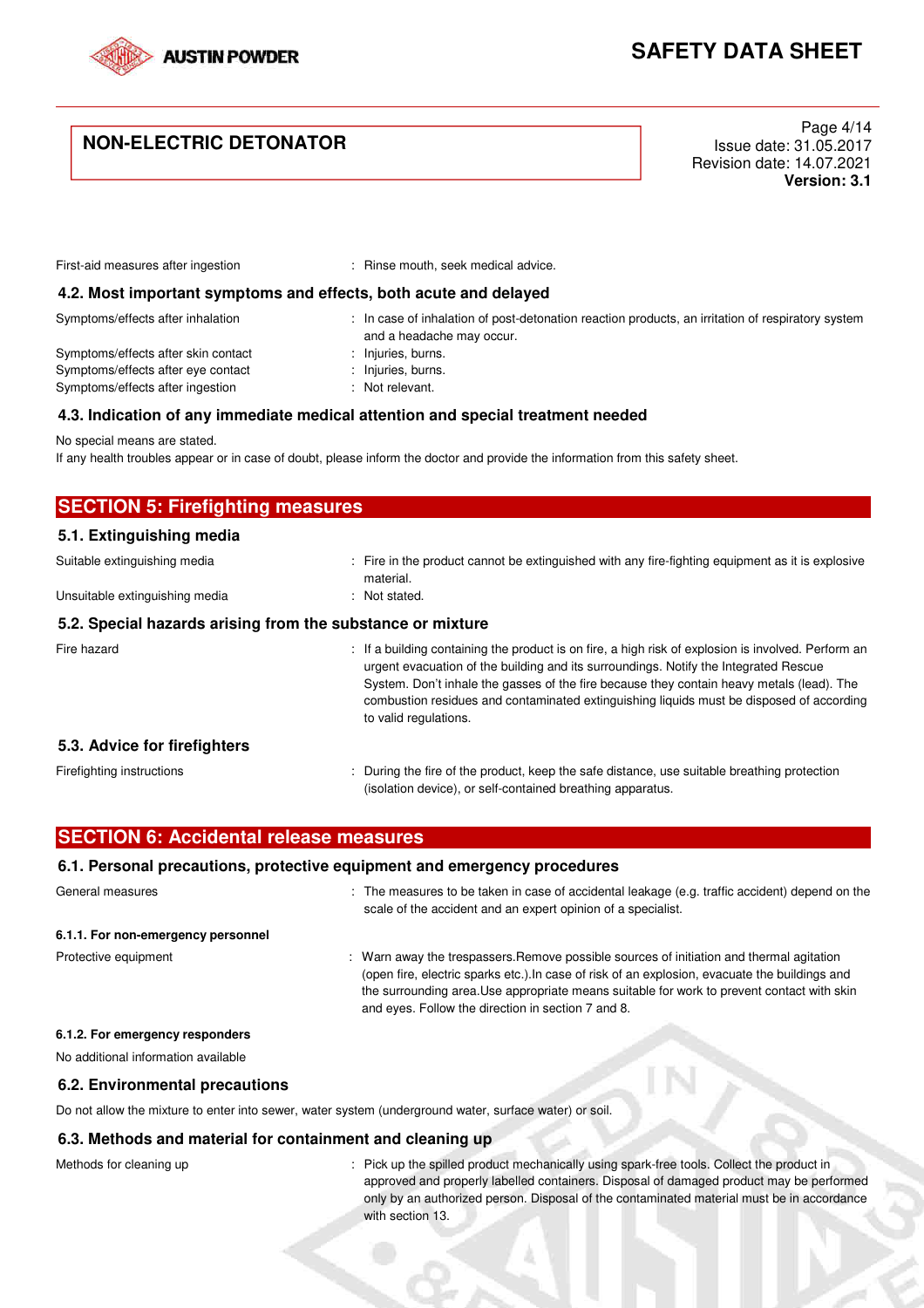

### **NON-ELECTRIC DETONATOR**

Page 5/14 Issue date: 31.05.2017 Revision date: 14.07.2021 **Version: 3.1**

### **6.4. Reference to other sections**

See Section 8 and 13 of this safety data sheet.

### **SECTION 7: Handling and storage**

#### **7.1. Precautions for safe handling**

Precautions for safe handling : Handle the products with increased care. Keep away from heat, sparks, open flame and hot surfaces. Protect from electrostatic discharge. No smoking.

#### **7.2. Conditions for safe storage, including any incompatibilities**

Storage conditions : Store in dry and well ventilated areas in temperatures from -30 °C to +40 °C. Keep the package closed tightly. Storage room must be locked. Do not store together with drugs, foodstuffs, drinks and forage. . Store in accordance with local regulations for the storage of explosives.

#### **7.3. Specific end use(s)**

Borehole detonators for initiation of industrial explosives.

### **SECTION 8: Exposure controls/personal protection**

#### **8.1. Control parameters**

#### **8.1.1 National occupational exposure and biological limit values**

| Lead diazide, lead azide (13424-46-9)<br>EU - Indicative Occupational Exposure Limit (IOEL) |                                                                                                                                                                                                                                                                                     |  |
|---------------------------------------------------------------------------------------------|-------------------------------------------------------------------------------------------------------------------------------------------------------------------------------------------------------------------------------------------------------------------------------------|--|
|                                                                                             |                                                                                                                                                                                                                                                                                     |  |
| <b>IOEL TWA</b>                                                                             | $0.15 \text{ mg/m}^3$                                                                                                                                                                                                                                                               |  |
| Regulatory reference                                                                        | Directive 98/24/EC                                                                                                                                                                                                                                                                  |  |
| EU - Biological Limit Value (BLV)                                                           |                                                                                                                                                                                                                                                                                     |  |
| Local name                                                                                  | Lead and its ionic compounds                                                                                                                                                                                                                                                        |  |
| <b>BLV</b>                                                                                  | 70 ug/100ml Parameter: lead - Medium: blood - Notations: BBLV                                                                                                                                                                                                                       |  |
| Remark                                                                                      | Medical surveillance is carried out if: - exposure to a concentration of lead in air is greater<br>than 0,075 mg/m3, calculated as a time-weighted average over 40 hours per week, or - a<br>blood-lead level greater than 40 µg Pb/100 ml blood is measured in individual workers. |  |
| Regulatory reference                                                                        | Directive 98/24/EC                                                                                                                                                                                                                                                                  |  |

| Zirconium powder (pyrophoric) (7440-67-7)     |                                       |  |
|-----------------------------------------------|---------------------------------------|--|
| <b>Ireland - Occupational Exposure Limits</b> |                                       |  |
| Local name                                    | Zirconium compounds (as Zr)           |  |
| OEL TWA [1]                                   | 5 mg/m $3$                            |  |
| <b>OEL STEL</b>                               | 10 mg/m $3$                           |  |
| Regulatory reference                          | Chemical Agents Code of Practice 2020 |  |
| United Kingdom - Occupational Exposure Limits |                                       |  |
| Local name                                    | Zirconium                             |  |
| WEL TWA (OEL TWA) [1]                         | 5 mg/m <sup>3</sup> compounds (as Zr) |  |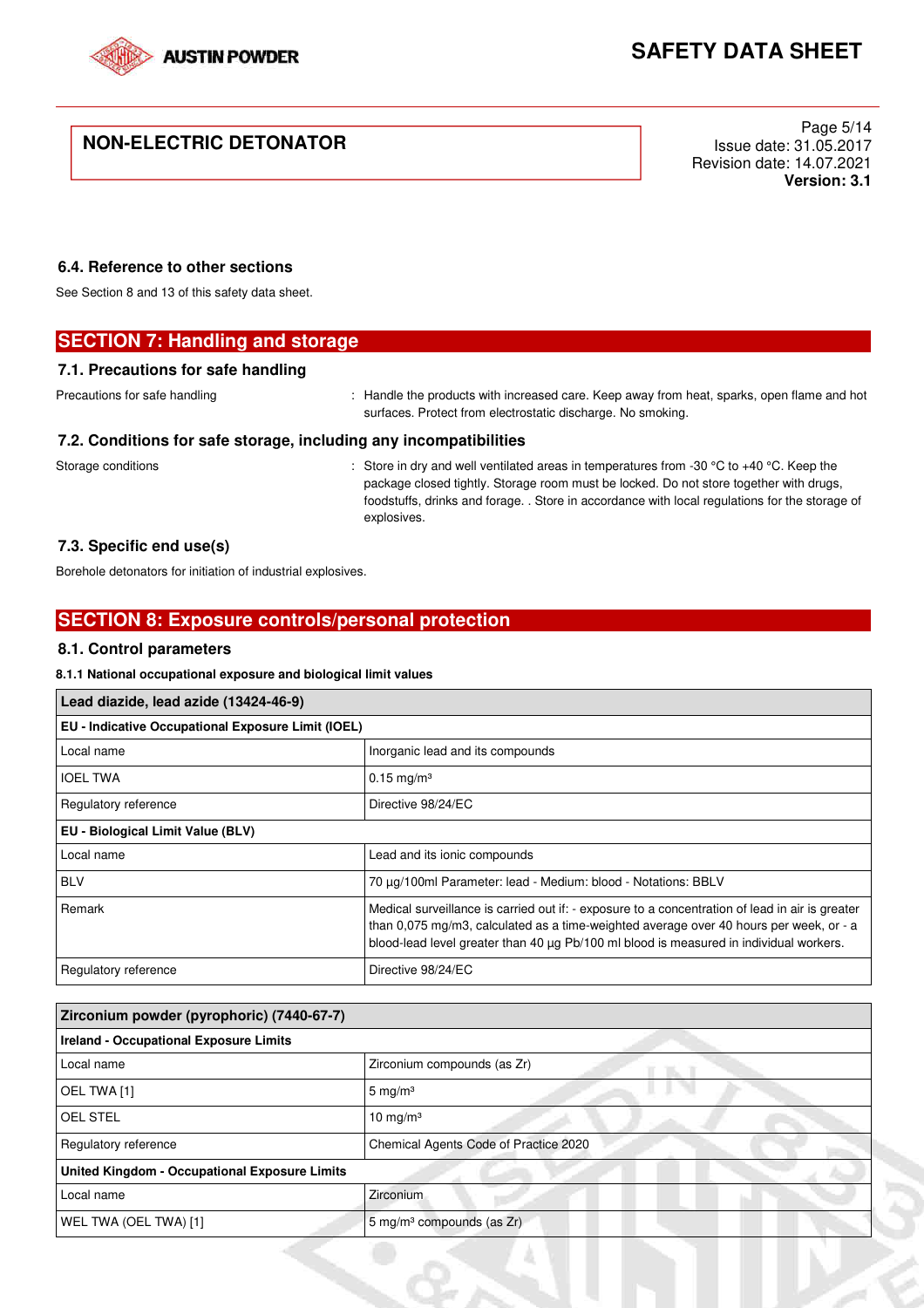

### **NON-ELECTRIC DETONATOR**

Page 6/14 Issue date: 31.05.2017 Revision date: 14.07.2021 **Version: 3.1**

| Zirconium powder (pyrophoric) (7440-67-7) |                                           |
|-------------------------------------------|-------------------------------------------|
| <b>WEL STEL (OEL STEL)</b>                | 10 mg/m <sup>3</sup> compounds (as $Zr$ ) |
| Regulatory reference                      | EH40/2005 (Fourth edition, 2020). HSE     |

#### **8.1.2. Recommended monitoring procedures**

No additional information available

#### **8.1.3. Air contaminants formed**

No additional information available

#### **8.1.4. DNEL and PNEC**

No additional information available

#### **8.1.5. Control banding**

No additional information available

#### **8.2. Exposure controls**

#### **8.2.1. Appropriate engineering controls**

#### **Appropriate engineering controls:**

Follow the usual basic precautions for handling explosives. Avoid inhaling of gases after the detonation.

#### **8.2.2. Personal protection equipment**

#### **Personal protective equipment:**

Not necessary, if the product is used in accordance with section 1.2.

#### **8.2.2.1. Eye and face protection**

| <b>Eye protection:</b>            |  |
|-----------------------------------|--|
| Use protective glasses if needed. |  |

#### **8.2.2.2. Skin protection**

#### **Skin and body protection:**

Use clothes suitable for work that do not accumulate the static charge (cotton).

#### **Hand protection:**

Wash your hands by warm water and soap after work and treat your skin by suitable reparation means.

#### **8.2.2.3. Respiratory protection**

**Respiratory protection:** 

After detonation use the dust filter.

#### **8.2.2.4. Thermal hazards**

#### **Thermal hazard protection:**  Not relevant.

#### **8.2.3. Environmental exposure controls**

**Environmental exposure controls:** 

Not relevant.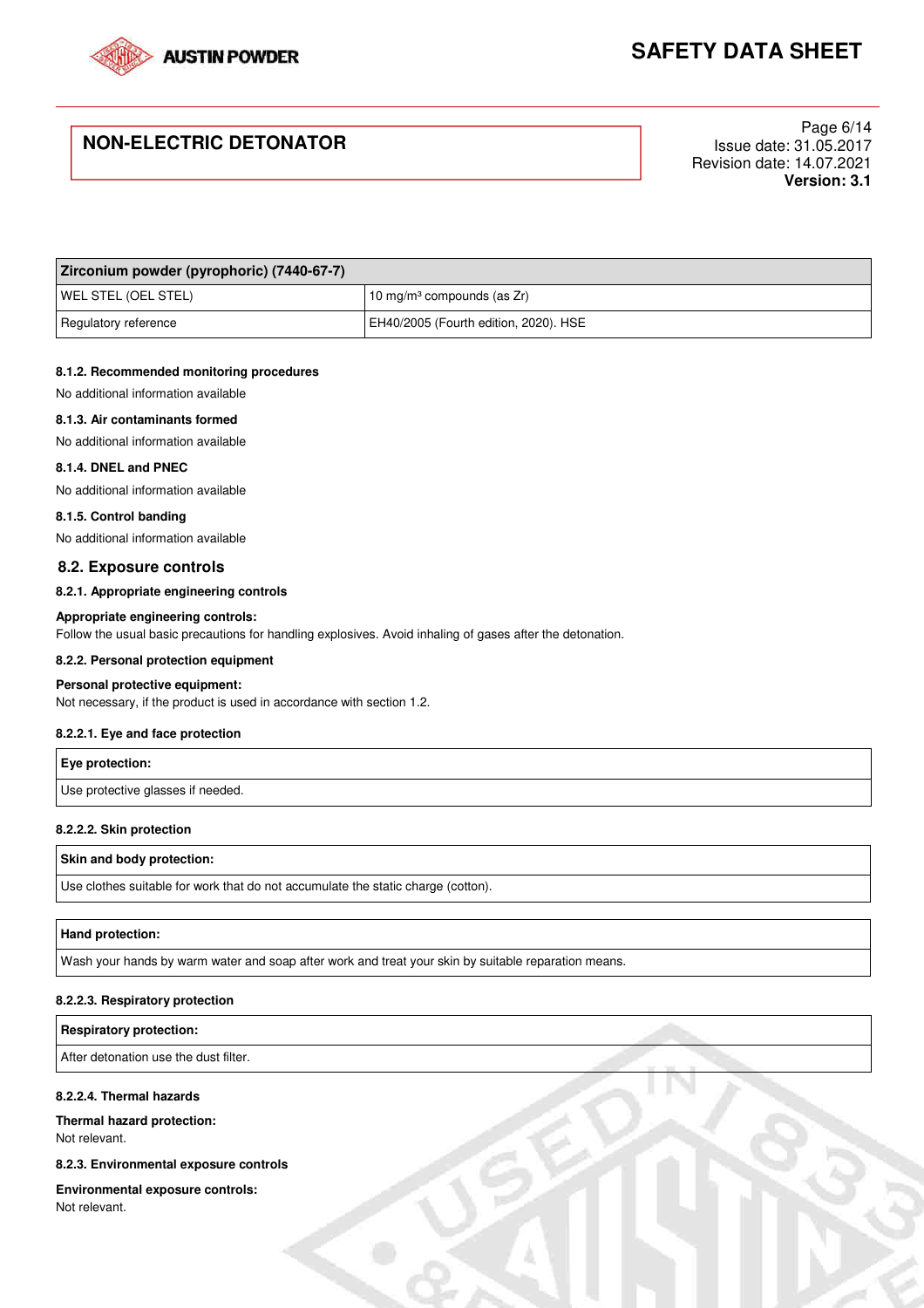

### **NON-ELECTRIC DETONATOR**

Page 7/14 Issue date: 31.05.2017 Revision date: 14.07.2021 **Version: 3.1**

#### **Other information:**

Do not eat, drink or smoke when using this product.

**SECTION 9: Physical and chemical properties** 

| 9.1. Information on basic physical and chemical properties |  |                                          |  |  |  |
|------------------------------------------------------------|--|------------------------------------------|--|--|--|
| Physical state                                             |  | Solid                                    |  |  |  |
| Colour                                                     |  | Black.                                   |  |  |  |
| Odour                                                      |  | Odourless.                               |  |  |  |
| Odour threshold                                            |  | Not available                            |  |  |  |
| Melting point                                              |  | 142 °C (PETN)                            |  |  |  |
| Freezing point                                             |  | Not available                            |  |  |  |
| Boiling point                                              |  | Not available                            |  |  |  |
| Flammability                                               |  | Flammable                                |  |  |  |
| <b>Explosive properties</b>                                |  | Velocity of detonation: 8400 m/s (PETN). |  |  |  |
| <b>Explosion limits</b>                                    |  | Not applicable                           |  |  |  |
| Lower explosive limit (LEL)                                |  | Not applicable                           |  |  |  |
| Upper explosive limit (UEL)                                |  | Not applicable                           |  |  |  |
| Flash point                                                |  | Not applicable                           |  |  |  |
| Auto-ignition temperature                                  |  | 190 °C (PETN)                            |  |  |  |
| Decomposition temperature                                  |  | Not available                            |  |  |  |
| pH                                                         |  | Not available                            |  |  |  |
| pH solution                                                |  | Not available                            |  |  |  |
| Viscosity, kinematic                                       |  | Not applicable                           |  |  |  |
| Solubility                                                 |  | Insoluble in water.                      |  |  |  |
| Partition coefficient n-octanol/water (Log Kow)            |  | Not available                            |  |  |  |
| Vapour pressure                                            |  | Not available                            |  |  |  |
| Vapour pressure at 50 °C                                   |  | Not available                            |  |  |  |
| Density                                                    |  | Not available                            |  |  |  |
| Relative density                                           |  | Not available                            |  |  |  |
| Relative vapour density at 20 °C                           |  | Not applicable                           |  |  |  |
| Particle size                                              |  | Not available                            |  |  |  |
| Particle size distribution                                 |  | Not available                            |  |  |  |
| Particle shape                                             |  | : Not available                          |  |  |  |
| Particle aspect ratio                                      |  | Not available                            |  |  |  |
| Particle aggregation state                                 |  | Not available                            |  |  |  |
| Particle agglomeration state                               |  | Not available                            |  |  |  |
| Particle specific surface area                             |  | Not available                            |  |  |  |
| Particle dustiness                                         |  | Not available                            |  |  |  |

#### **9.2. Other information**

#### **9.2.1. Information with regard to physical hazard classes**

No additional information available

#### **9.2.2. Other safety characteristics**

No additional information available

### **SECTION 10: Stability and reactivity**

#### **10.1. Reactivity**

The product is stable if used according to subsection 1.2 and if stored according to subsection 7.2.

#### **10.2. Chemical stability**

The product is stable if used according to subsection 1.2 and if stored according to subsection 7.2.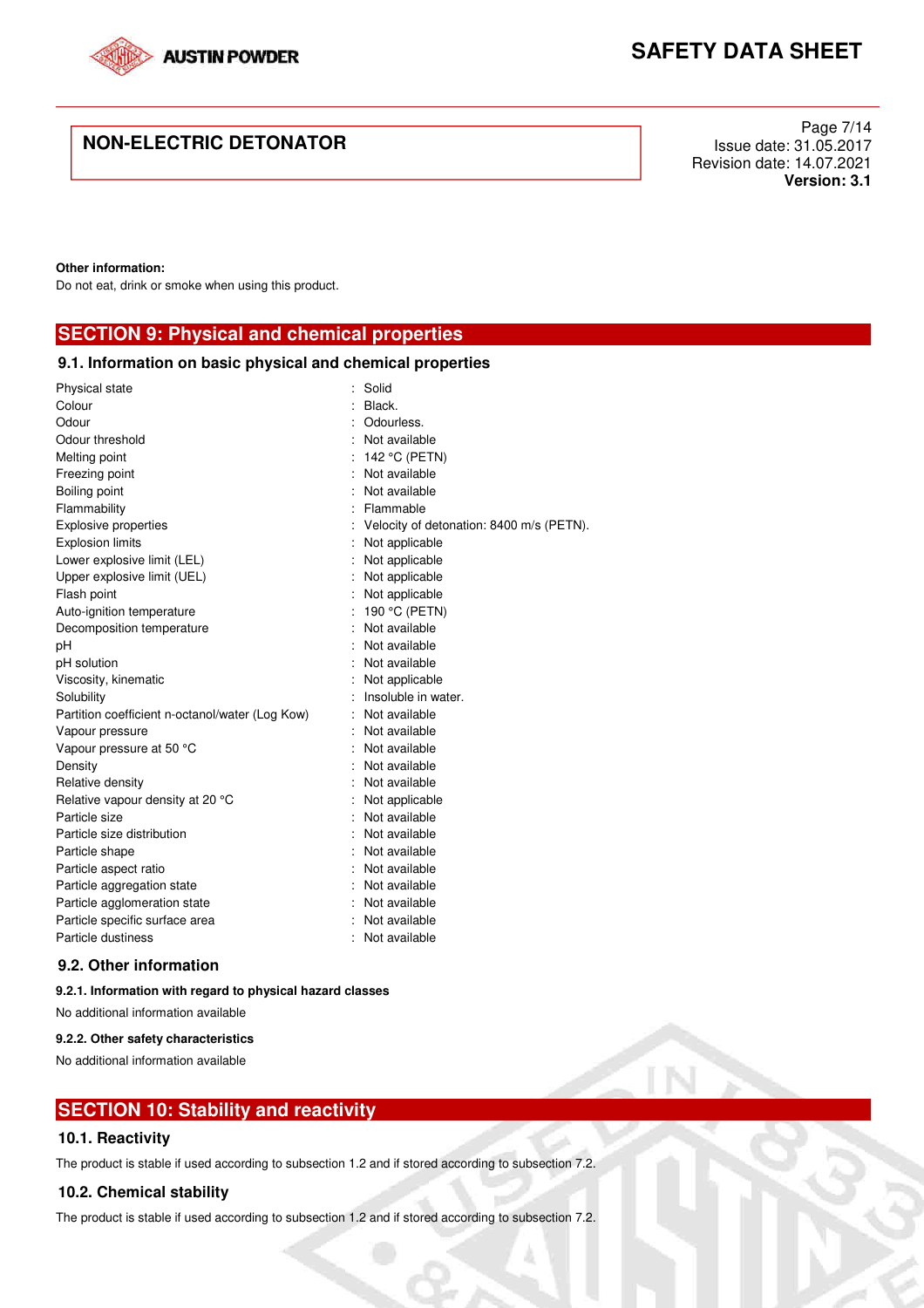

### **NON-ELECTRIC DETONATOR**

Page 8/14 Issue date: 31.05.2017 Revision date: 14.07.2021 **Version: 3.1**

#### **10.3. Possibility of hazardous reactions**

May detonate if heated to temperature above 100 °C. May malfunction upon long-term exposure of Al-shell to acidic environment.

#### **10.4. Conditions to avoid**

May detonate with impact or friction. May detonate if exposed to open fire and radiant heat.

#### **10.5. Incompatible materials**

Acids and alkalis.

#### **10.6. Hazardous decomposition products**

Detonation gasses containing lead, NOx.

### **SECTION 11: Toxicological information**

#### **11.1. Information on hazard classes as defined in Regulation (EC) No 1272/2008**

| Acute toxicity (oral)       | : Based on available data, the classification criteria are not met. |
|-----------------------------|---------------------------------------------------------------------|
| Acute toxicity (dermal)     | : Based on available data, the classification criteria are not met. |
| Acute toxicity (inhalation) | : Based on available data, the classification criteria are not met. |

| Pentaerythritol tetranitrate, P.E.T.N. (78-11-5) |                                            |
|--------------------------------------------------|--------------------------------------------|
| LD50 oral rat                                    | 1660 mg/kg (Database TOMES/RTECS, Vol. 75) |

| Lead diazide, lead azide (13424-46-9)                                                                                                        |                                                                                                                                                                                                                                                                                                                                                         |
|----------------------------------------------------------------------------------------------------------------------------------------------|---------------------------------------------------------------------------------------------------------------------------------------------------------------------------------------------------------------------------------------------------------------------------------------------------------------------------------------------------------|
| TDL0, orally, sewer-rat, 14 weeks intermittently<br>(mg/kg)                                                                                  | 3920 mg/kg (Data according to the database TOMES/RTECS, Vol. 75)                                                                                                                                                                                                                                                                                        |
| Skin corrosion/irritation<br>Serious eye damage/irritation<br>Respiratory or skin sensitisation<br>Germ cell mutagenicity<br>Carcinogenicity | : Based on available data, the classification criteria are not met.<br>Based on available data, the classification criteria are not met.<br>Based on available data, the classification criteria are not met.<br>Based on available data, the classification criteria are not met.<br>Based on available data, the classification criteria are not met. |
| Reproductive toxicity                                                                                                                        | : May damage the unborn child. Suspected of damaging fertility.                                                                                                                                                                                                                                                                                         |
| STOT-single exposure                                                                                                                         | Based on available data, the classification criteria are not met.                                                                                                                                                                                                                                                                                       |
| STOT-repeated exposure                                                                                                                       | : May cause damage to organs through prolonged or repeated exposure.                                                                                                                                                                                                                                                                                    |

| Lead diazide, lead azide (13424-46-9) |                                                                    |
|---------------------------------------|--------------------------------------------------------------------|
| STOT-repeated exposure                | May cause damage to organs through prolonged or repeated exposure. |
| Aspiration hazard                     | Based on available data, the classification criteria are not met.  |

#### **11.2. Information on other hazards**

#### **11.2.1. Endocrine disrupting properties**

Adverse health effects caused by endocrine disrupting properties

: The mixture does not contain substance(s) included in the list established in accordance with Article 59(1) of REACH for having endocrine disrupting properties, or is not identified as having endocrine disrupting properties in accordance with the criteria set out in Commission Delegated Regulation (EU) 2017/2100 or Commission Regulation (EU) 2018/605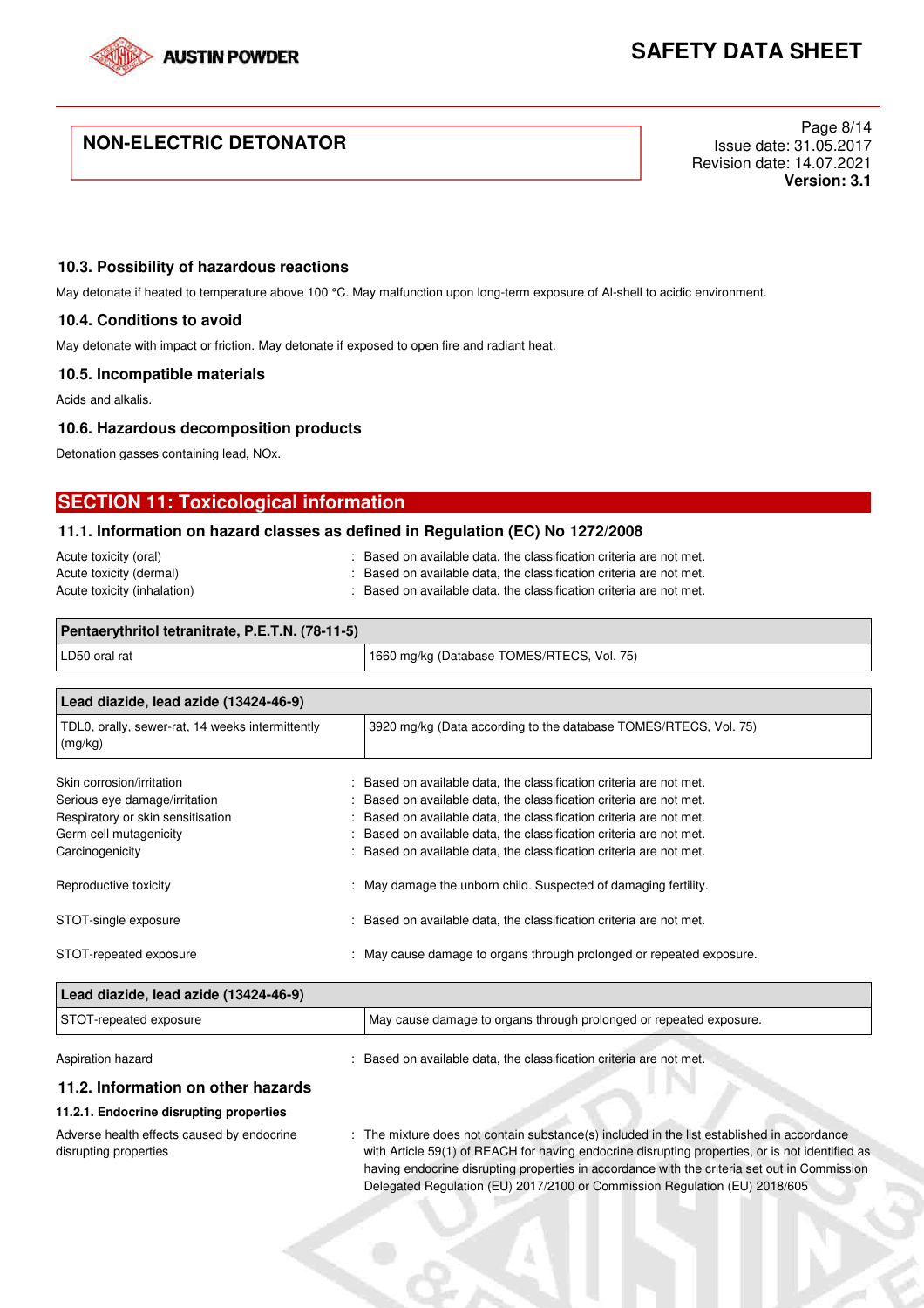

### **NON-ELECTRIC DETONATOR**

Page 9/14 Issue date: 31.05.2017 Revision date: 14.07.2021 **Version: 3.1**

#### **11.2.2 Other information**

Other information excreted by kidneys, partly deposited inside body,  $\blacksquare$ : Lead and its compounds are partly excreted by kidneys, partly deposited inside body, especially bones. After long-term and high exposition, a chronic lead poisoning disease may develop, which is exhibited by failure of haemoglobin production, encephalopathy and also by paralysis of peripheral nerves. Lead and its compounds are known for their bioaccumulative effect and lead to irreversible health damage. Further lead and its compounds may damage unborn child and reproduction capability of humans. It is necessary to take this information into account in considering possibility of acquiring leadpoisoning disease caused by long term exposition (e.g. at work).

### **SECTION 12: Ecological information**

#### **12.1. Toxicity**

(chronic)

| Hazardous to the aquatic environment, short-term | Based on available data, the classification criteria are not met. |
|--------------------------------------------------|-------------------------------------------------------------------|
| (acute)                                          |                                                                   |
| Hazardous to the aquatic environment, long-term  | : Harmful to aquatic life with long lasting effects.              |

#### **12.2. Persistence and degradability**

No additional information available

#### **12.3. Bioaccumulative potential**

| Pentaerythritol tetranitrate, P.E.T.N. (78-11-5) |           |  |
|--------------------------------------------------|-----------|--|
| Bioconcentration factor (BCF REACH)              | 17 (SDS)  |  |
| Partition coefficient n-octanol/water (Log Kow)  | 2.4 (SDS) |  |

#### **12.4. Mobility in soil**

| Pentaerythritol tetranitrate, P.E.T.N. (78-11-5)              |              |  |
|---------------------------------------------------------------|--------------|--|
| Organic Carbon Normalized Adsorption Coefficient<br>(Log Koc) | $2.81$ (SDS) |  |

#### **12.5. Results of PBT and vPvB assessment**

| Non-electric detonator                                                                 |
|----------------------------------------------------------------------------------------|
| This substance/mixture does not meet the PBT criteria of REACH regulation, annex XIII  |
| This substance/mixture does not meet the vPvB criteria of REACH regulation, annex XIII |

#### **12.6. Endocrine disrupting properties**

Adverse effects on the environment caused by endocrine disrupting properties

: The mixture does not contain substance(s) included in the list established in accordance with Article 59(1) of REACH for having endocrine disrupting properties, or is not identified as having endocrine disrupting properties in accordance with the criteria set out in Commission Delegated Regulation (EU) 2017/2100 or Commission Regulation (EU) 2018/605

#### **12.7. Other adverse effects**

No additional information available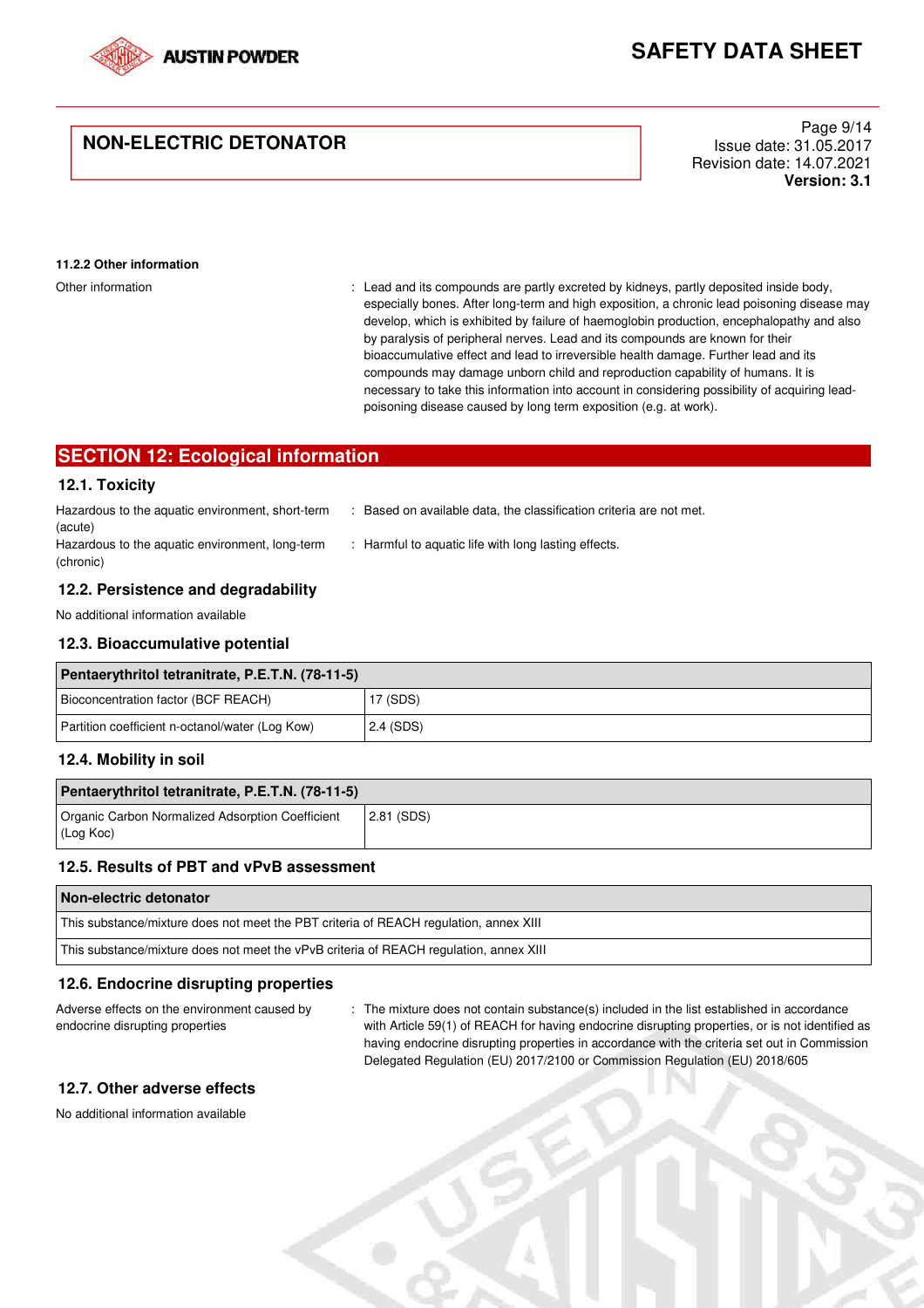

### **NON-ELECTRIC DETONATOR**

Page 10/14 Issue date: 31.05.2017 Revision date: 14.07.2021 **Version: 3.1**

### **SECTION 13: Disposal considerations 13.1. Waste treatment methods**  Waste treatment methods : Dispose in accordance with corresponding regulations. Disposal of defect or damaged product is performed in accordance with instruction from manufacturer or in accordance with local regulation. Disposal may be performed only by the authorized person. For the classification of waste and its removal corresponding to the waste producer. Ecology - waste materials : Empty packages are handed over to person/company authorized to recycle packages. Contaminated packages are disposed in accordance with corresponding local regulations for disposal of packages and explosives.

### **SECTION 14: Transport information**

| <b>ADR</b>                                               | <b>IMDG</b>                                                   | <b>IATA</b>    | <b>ADN</b>     | <b>RID</b>                                               |
|----------------------------------------------------------|---------------------------------------------------------------|----------------|----------------|----------------------------------------------------------|
| 14.1. UN number or ID number                             |                                                               |                |                |                                                          |
| <b>UN 0360</b>                                           | <b>UN 0360</b>                                                | Not applicable | Not applicable | <b>UN 0360</b>                                           |
| 14.2. UN proper shipping name                            |                                                               |                |                |                                                          |
| <b>DETONATOR</b><br>ASSEMBLIES, NON-<br><b>ELECTRIC</b>  | <b>DETONATOR</b><br>ASSEMBLIES, NON-<br><b>ELECTRIC</b>       | Not applicable | Not applicable | <b>DETONATOR</b><br>ASSEMBLIES, NON-<br><b>ELECTRIC</b>  |
| <b>Transport document description (ADR)</b>              |                                                               |                |                |                                                          |
| UN 0360 DETONATOR<br>ASSEMBLIES, NON-<br><b>ELECTRIC</b> | UN 0360 DETONATOR<br>ASSEMBLIES, NON-<br>ELECTRIC, 1.1B       | Not applicable | Not applicable | UN 0360 DETONATOR<br>ASSEMBLIES, NON-<br>ELECTRIC (1.1B) |
| 14.3. Transport hazard class(es)                         |                                                               |                |                |                                                          |
| 1.1B                                                     | 1.1B                                                          | Not applicable | Not applicable | 1.1B                                                     |
|                                                          |                                                               | Not applicable | Not applicable |                                                          |
| 14.4. Packing group                                      |                                                               |                |                |                                                          |
| Not applicable                                           | Not applicable                                                | Not applicable | Not applicable | Not applicable                                           |
| 14.5. Environmental hazards                              |                                                               |                |                |                                                          |
| Dangerous for the<br>environment: No                     | Dangerous for the<br>environment : No<br>Marine pollutant: No | Not applicable | Not applicable | Dangerous for the<br>environment: No                     |
| No supplementary information available                   |                                                               |                |                |                                                          |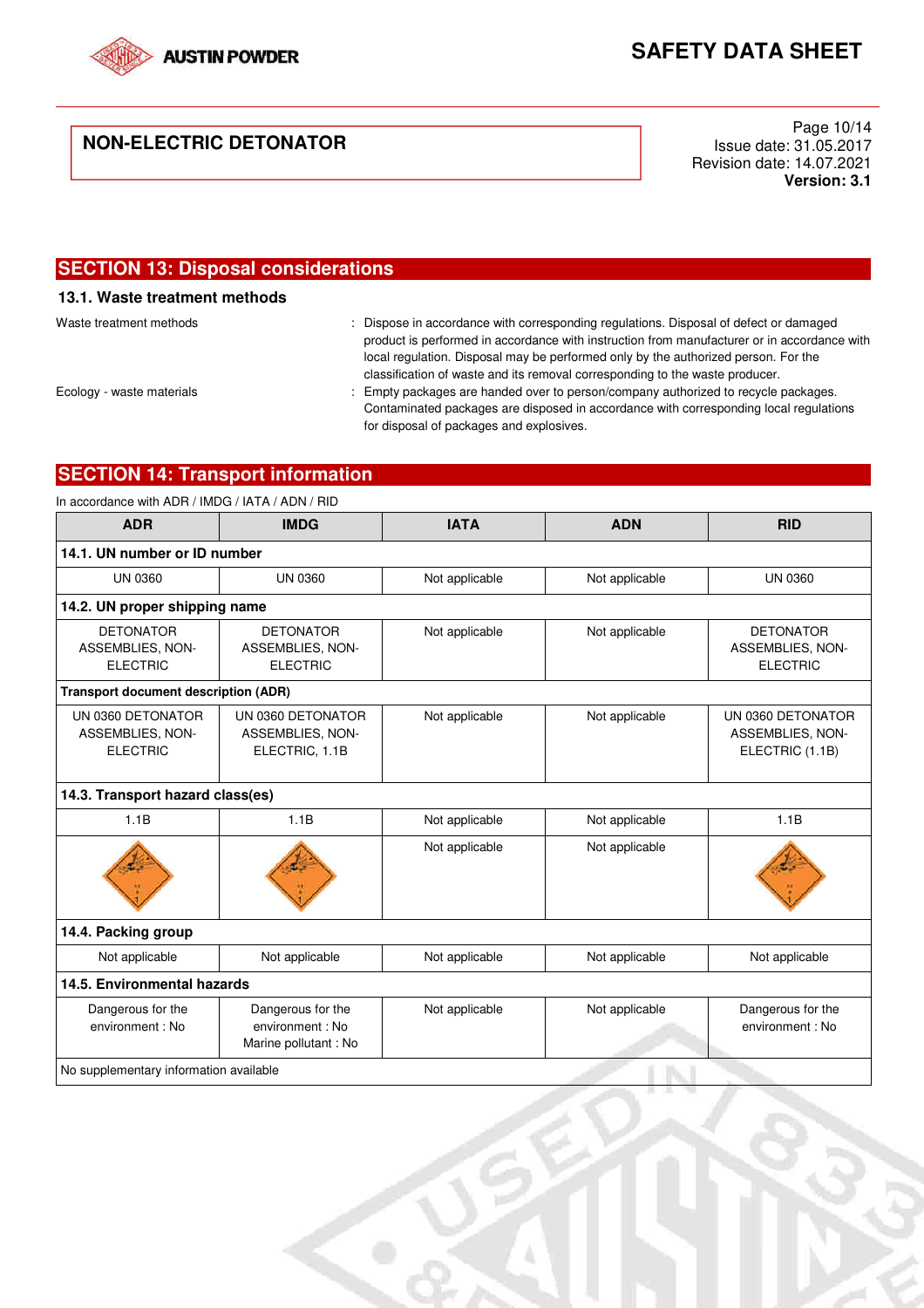

### **NON-ELECTRIC DETONATOR**

Page 11/14 Issue date: 31.05.2017 Revision date: 14.07.2021 **Version: 3.1**

Extra UN N°: Using the UN number depends on the type of package.

UN 0361 UN proper shipping name: DETONATOR ASSEMBLIES, NON-ELECTRIC for blasting Transport hazard class:1.4B Label number: 1.4

UN 0500 UN proper shipping name: DETONATOR ASSEMBLIES, NON-ELECTRIC for blasting Transport hazard class:1.4S Label number: 1.4

UN 0029 UN proper shipping name: DETONATORS, NON-ELECTRIC for blasting Transport hazard class: 1.1B Label number: 1

UN 0267 UN proper shipping name: DETONATORS, NON-ELECTRIC for blasting Transport hazard class: 1.4B Label number: 1.4

#### **14.6. Special precautions for user**

**Overland transport**  No data available **Transport by sea**  No data available **Air transport**  Not applicable **Inland waterway transport**  Not applicable **Rail transport**  No data available

#### **14.7. Maritime transport in bulk according to IMO instruments**

Not applicable

### **SECTION 15: Regulatory information**

### **15.1. Safety, health and environmental regulations/legislation specific for the substance or mixture**

#### **15.1.1. EU-Regulations**

Contains no REACH substances with Annex XVII restrictions

Contains a substance on the REACH candidate list in concentration ≥ 0.1% or with a lower specific limit: Lead diazide, Lead azide (EC 236-542-1, CAS 13424-46-9)

Contains no REACH Annex XIV substances

Substances subject to Regulation (EU) No 649/2012 of the European Parliament and of the Council of 4 july 2012 concerning the export and import of hazardous chemicals: Lead compounds (13424-46-9)

Contains no substance subject to Regulation (EU) No 2019/1021 of the European Parliament and of the Council of 20 June 2019 on persistent organic pollutants

#### **15.1.2. National regulations**

No additional information available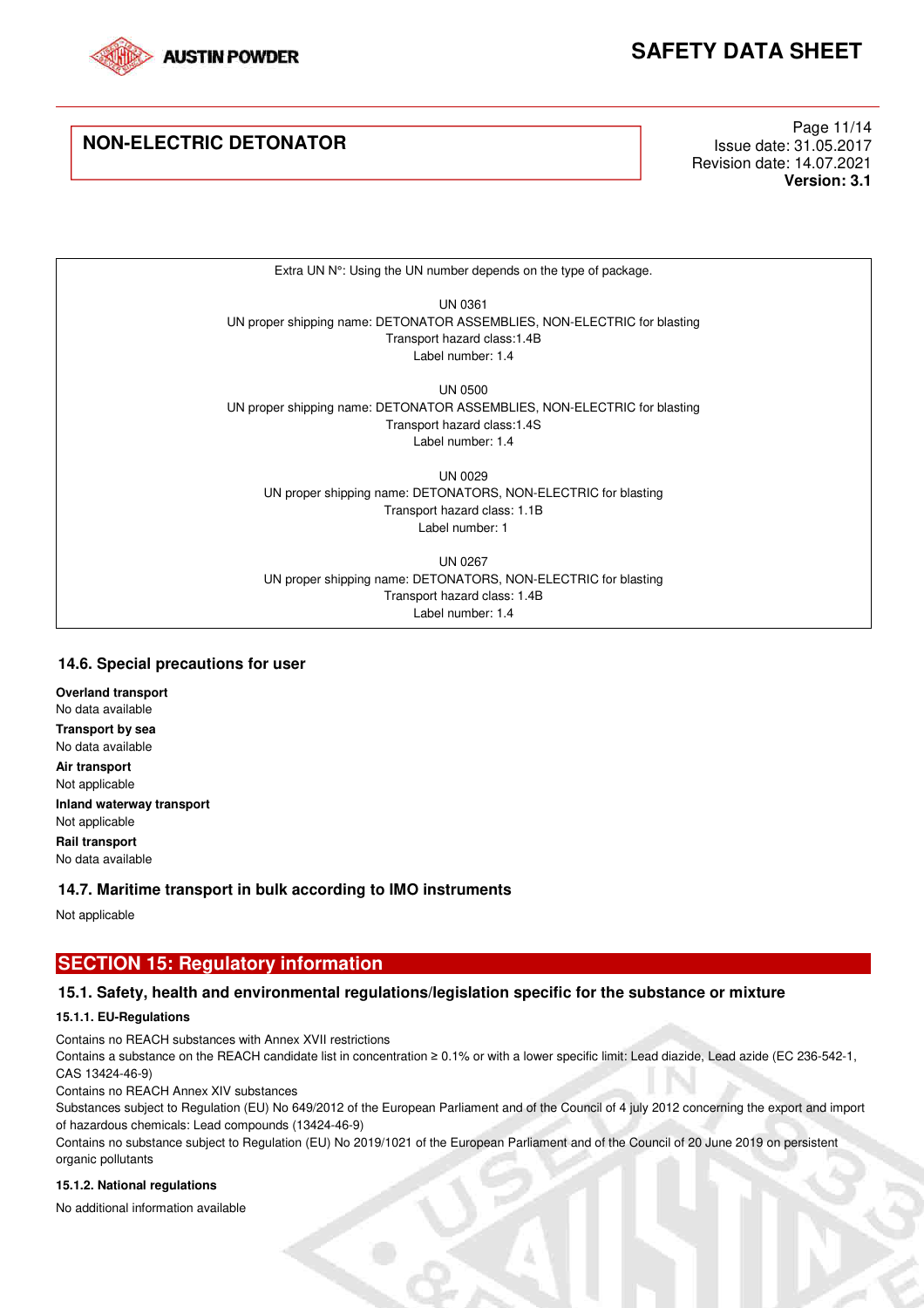

### **NON-ELECTRIC DETONATOR**

Page 12/14 Issue date: 31.05.2017 Revision date: 14.07.2021 **Version: 3.1**

#### **15.2. Chemical safety assessment**

No chemical safety assessment has been carried out

### **SECTION 16: Other information**

| Indication of changes: |                                                                 |          |                        |  |
|------------------------|-----------------------------------------------------------------|----------|------------------------|--|
| <b>Section</b>         | Changed item                                                    | Change   | <b>Comments</b>        |  |
| 1.1                    | Trade name                                                      | Modified | 17.07.2019, 13.03.2020 |  |
| 1.1                    | UFI                                                             | Added    | 01.01.2021             |  |
| 1.1                    | Trade name                                                      | Modified | 14.07.2021             |  |
| 2.1                    | Classification according to Regulation (EC) No. 1272/2008 [CLP] | Modified | 13.03.2020             |  |
| 2.2                    | Label elements                                                  | Modified | 13.03.2020             |  |
| 8.1                    | Exposure controls                                               | Modified | 13.03.2020             |  |
| 10.4                   | Conditions to avoid                                             | Modified | 08.03.2019             |  |
| $1 - 16$               | SDS EU format according to COMMISSION REGULATION (EU) 2020/878  | Modified | 01.01.2021             |  |

| <b>Abbreviations and acronyms:</b> |                                                                                                   |  |  |  |
|------------------------------------|---------------------------------------------------------------------------------------------------|--|--|--|
| <b>ADR</b>                         | European Agreement concerning the International Carriage of Dangerous Goods by Road               |  |  |  |
| <b>ADN</b>                         | European Agreement concerning the International Carriage of Dangerous Goods by Inland Waterways   |  |  |  |
| <b>DNEL</b>                        | Derived-No Effect Level                                                                           |  |  |  |
| <b>EC50</b>                        | Median effective concentration                                                                    |  |  |  |
| EC-No.                             | European Community number                                                                         |  |  |  |
| <b>IMDG</b>                        | International Maritime Dangerous Goods                                                            |  |  |  |
| <b>IATA</b>                        | International Air Transport Association                                                           |  |  |  |
| LD50                               | Median lethal dose                                                                                |  |  |  |
| <b>LC50</b>                        | Median lethal concentration                                                                       |  |  |  |
| <b>NOEC</b>                        | No-Observed Effect Concentration                                                                  |  |  |  |
| <b>REACH</b>                       | Registration, Evaluation, Authorisation and Restriction of Chemicals Regulation (EC) No 1907/2006 |  |  |  |
| <b>RID</b>                         | Regulations concerning the International Carriage of Dangerous Goods by Rail                      |  |  |  |
| PNEC                               | <b>Predicted No-Effect Concentration</b>                                                          |  |  |  |
| PBT                                | Persistent Bioaccumulative Toxic                                                                  |  |  |  |
| <b>TRGS</b>                        | <b>Technical Rules for Hazardous Substances</b>                                                   |  |  |  |
| vPvB                               | Very Persistent and Very Bioaccumulative                                                          |  |  |  |
| <b>WGK</b>                         | <b>Water Hazard Class</b>                                                                         |  |  |  |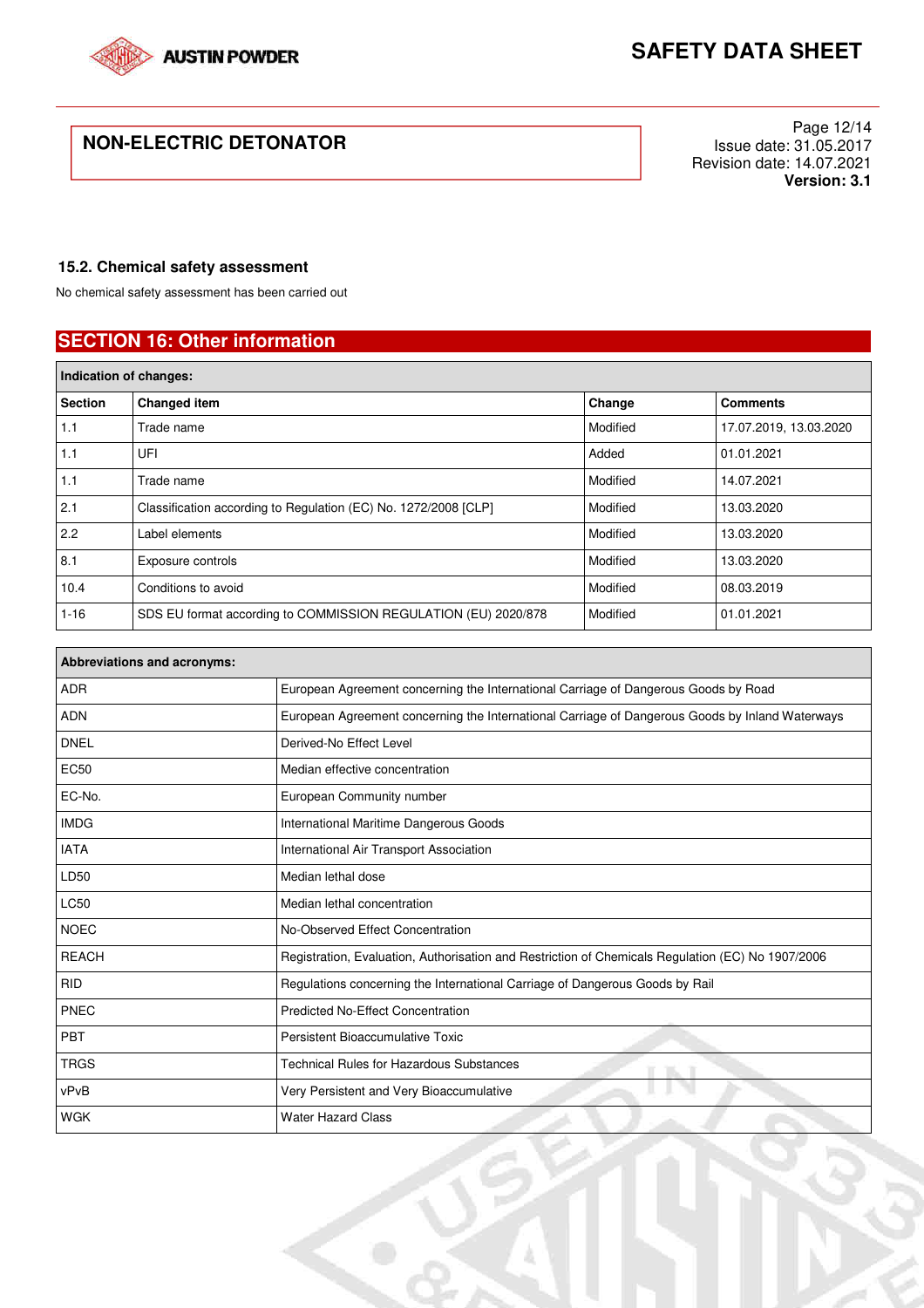

## **NON-ELECTRIC DETONATOR**

Page 13/14 Issue date: 31.05.2017 Revision date: 14.07.2021 **Version: 3.1**

Other information : a) Instructions for training: Training for handling and use of explosives and detonators.

b) Advised limitations of use: Restricted to professional users.

c) Important data sources: MSDS of substances manufacturers, expert databases.

d) Purpose of safety sheet: The aim of the safety data sheet is to enable users to take precautions relating to health and safety at work and environmental protection.

e)The procedure for classifying the mixture according to EC Regulation no. 1272/2008: The conventional method.

| Full text of H- and EUH-statements:  |                                                                                        |  |  |  |  |  |
|--------------------------------------|----------------------------------------------------------------------------------------|--|--|--|--|--|
| Acute Tox. 4 (Inhalation)            | Acute toxicity (inhal.), Category 4                                                    |  |  |  |  |  |
| Acute Tox. 4 (Inhalation:dust, mist) | Acute toxicity (inhalation:dust, mist) Category 4                                      |  |  |  |  |  |
| Acute Tox. 4 (Oral)                  | Acute toxicity (oral), Category 4                                                      |  |  |  |  |  |
| Aquatic Acute 1                      | Hazardous to the aquatic environment - Acute Hazard, Category 1                        |  |  |  |  |  |
| Aquatic Chronic 1                    | Hazardous to the aquatic environment - Chronic Hazard, Category 1                      |  |  |  |  |  |
| Aquatic Chronic 3                    | Hazardous to the aquatic environment - Chronic Hazard, Category 3                      |  |  |  |  |  |
| Expl. 1.1                            | Explosives, Division 1.1                                                               |  |  |  |  |  |
| H <sub>200</sub>                     | Unstable explosives.                                                                   |  |  |  |  |  |
| H <sub>201</sub>                     | Explosive; mass explosion hazard.                                                      |  |  |  |  |  |
| H <sub>250</sub>                     | Catches fire spontaneously if exposed to air.                                          |  |  |  |  |  |
| H <sub>260</sub>                     | In contact with water releases flammable gases which may ignite spontaneously.         |  |  |  |  |  |
| H302                                 | Harmful if swallowed.                                                                  |  |  |  |  |  |
| H332                                 | Harmful if inhaled.                                                                    |  |  |  |  |  |
| H360Df                               | May damage the unborn child. Suspected of damaging fertility.                          |  |  |  |  |  |
| H373                                 | May cause damage to organs through prolonged or repeated exposure.                     |  |  |  |  |  |
| H400                                 | Very toxic to aquatic life.                                                            |  |  |  |  |  |
| H410                                 | Very toxic to aquatic life with long lasting effects.                                  |  |  |  |  |  |
| H412                                 | Harmful to aquatic life with long lasting effects.                                     |  |  |  |  |  |
| Pyr. Sol. 1                          | Pyrophoric Solids, Category 1                                                          |  |  |  |  |  |
| Repr. 1A                             | Reproductive toxicity, Category 1A                                                     |  |  |  |  |  |
| STOT RE <sub>2</sub>                 | Specific target organ toxicity - Repeated exposure, Category 2                         |  |  |  |  |  |
| Unst. Expl.                          | Explosives, Unstable explosives                                                        |  |  |  |  |  |
| Water-react. 1                       | Substances and Mixtures which, in contact with water, emit flammable gases, Category 1 |  |  |  |  |  |

| Classification and procedure used to derive the classification for mixtures according to Regulation (EC) 1272/2008 [CLP]: |                  |                       |  |  |  |
|---------------------------------------------------------------------------------------------------------------------------|------------------|-----------------------|--|--|--|
| <b>Expl. 1.1</b>                                                                                                          | H <sub>201</sub> | On basis of test data |  |  |  |
| Repr. 1A                                                                                                                  | H360Df           | Calculation method    |  |  |  |
| <b>STOT RE 2</b>                                                                                                          | H373             | Calculation method    |  |  |  |
| Aquatic Chronic 3                                                                                                         | H412             | Calculation method    |  |  |  |

Austin Detonator 2021